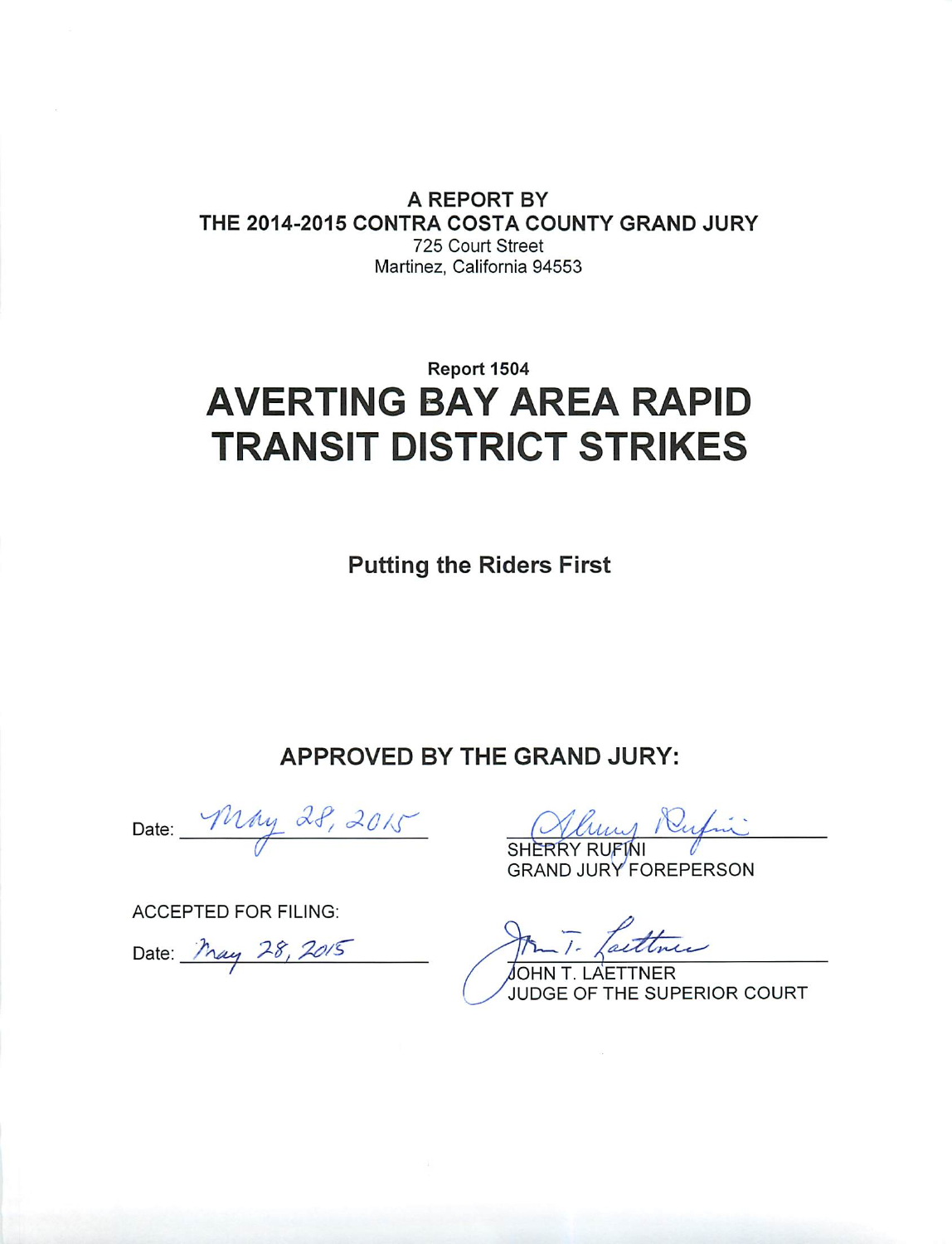Contact: Sherry Rufini Foreperson 925-957-5638

## Contra Costa County Grand Jury Report 1504

## **Averting Bay Area Rapid Transit District (BART) Strikes**



**Putting the Riders First**

 *Justin Sullivan/Getty Images*

## **TO: Bay Area Rapid Transit District (BART) Board of Directors Contra Costa County Board of Supervisors**

## **SUMMARY**

As far back as 1951, a multi-county rapid transit district serving the needs of the San Francisco Bay Area was seen as a necessity to address the growing traffic congestion. After completion, the system became an integral piece of a multi-provider, multi-county transportation system. According to BART's own vision statement, "BART is a highquality transit service that supports a sustainable region". When an interruption of service occurs it affects everyone who has a connection to BART, including commuters, students, surrounding businesses, travelers, people attending sporting events and people who do not have automobiles. The additional traffic congestion created by an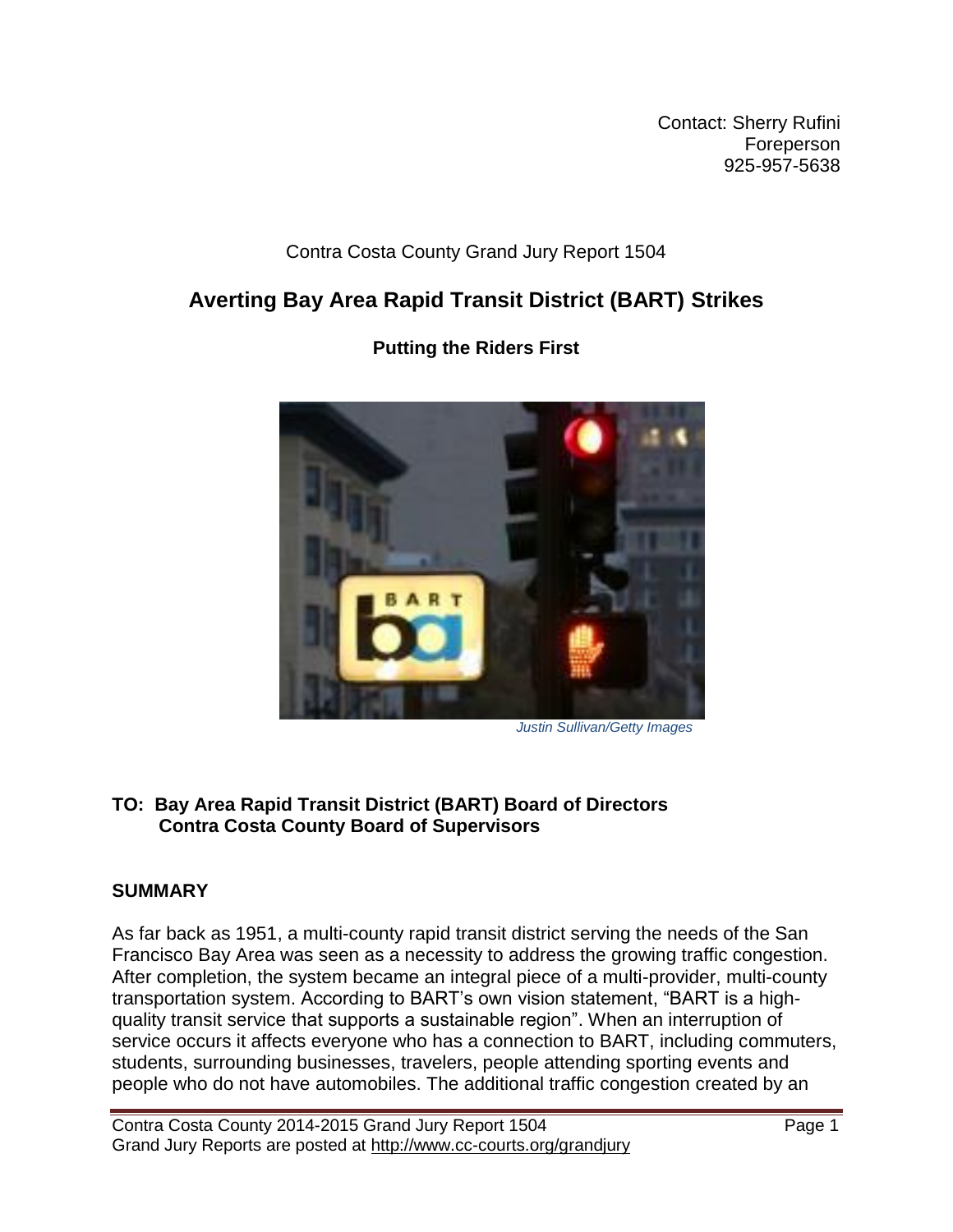interruption of BART service results in slower response times for emergency vehicles as well as vastly increased commute times for those driving to work.

Over its years of service, BART has experienced interruptions in service due to strikes and lockouts, which have led to these hardships. Most recently, strikes interrupted BART service twice during 2013. The negotiations during this period took months and the parties refused to negotiate at points. With advanced planning, it may be possible to avert a strike to such a vital transit provider. A different negotiation method that excludes the risk of a strike should be implemented for the protection of the public.

## **METHODOLOGY**

The Grand Jury reviewed;

- The 221 page report issued September 2014, to BART by Agreement Dynamics
- The current Memorandum of Understanding (MOU) between BART and Service Employees International Union (SEIU), Local 1021
- The current MOU between BART and Amalgamated Transit Union (AMT), Local 1555
- The current MOU between American Federation of State, County and Municipal Employees (AFSCME), Local Union 3933
- The Governor's Board of Investigation Report regarding the 2013 labor dispute between BART and AMT, SEIU, AFSCME unions.
- California State law regarding BART
- California State law regarding local public employee organizations
- News coverage of BART strikes
- Published information on BART
- Published information on BART strikes
- Published information on different types of negotiation methods
- The BART website
- BART Board on-line meetings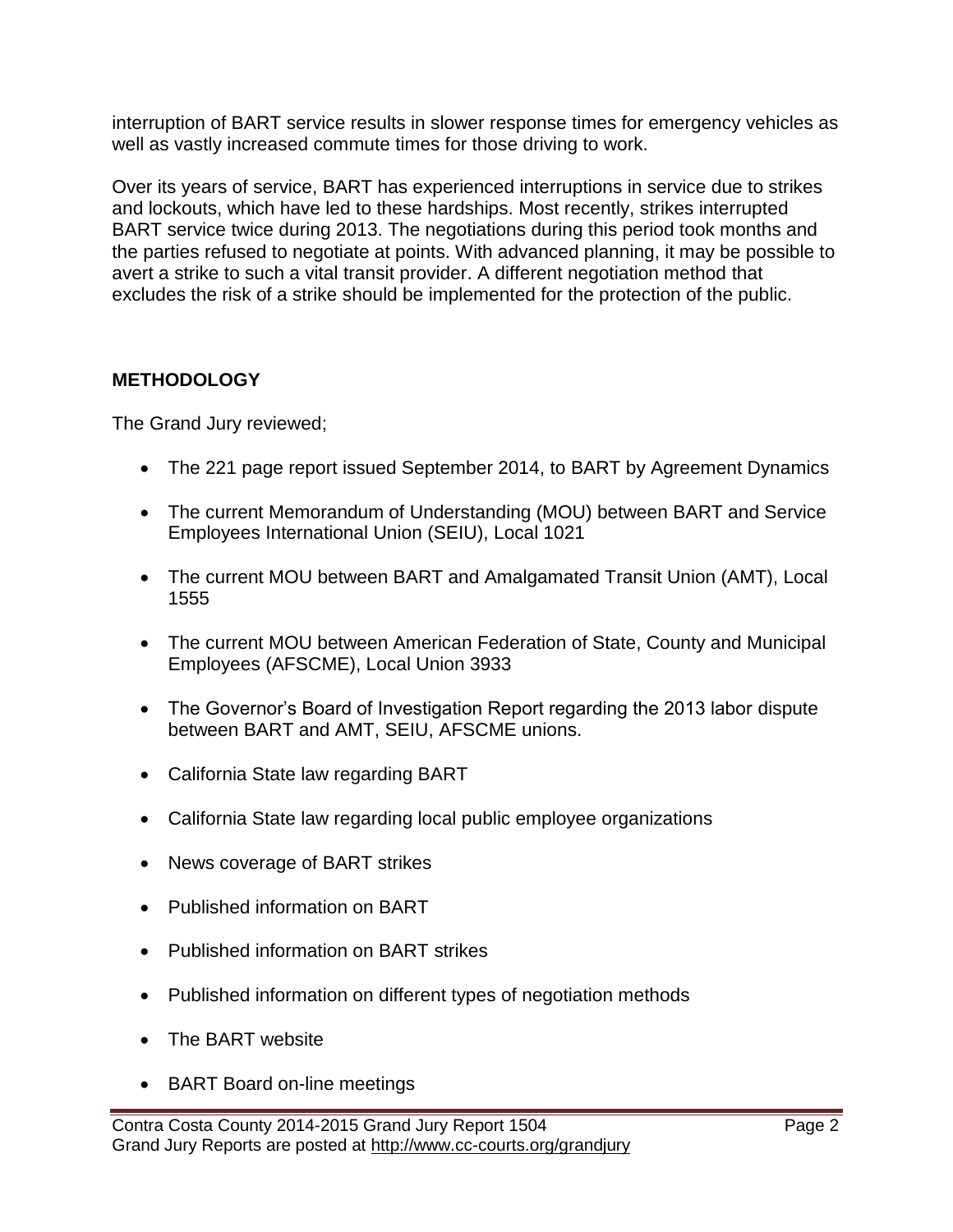- The Ralph Dills Act
- Proposed legislation regarding transit strikes

The Grand Jury interviewed;

- Bay Area Elected Officials
- BART Board of Directors members
- **Scholars**
- Contra Costa County Board of Supervisors members
- Representatives from BART's labor unions
- Members of area transportation boards
- Labor negotiation experts



**BART train arrives at station** Ben Margot/AP Photo

#### **BACKGROUND**

#### **History of BART**

The concept and development of a transit system to assist with the growing population of the San Francisco Bay Area was first addressed in 1951 when California's legislature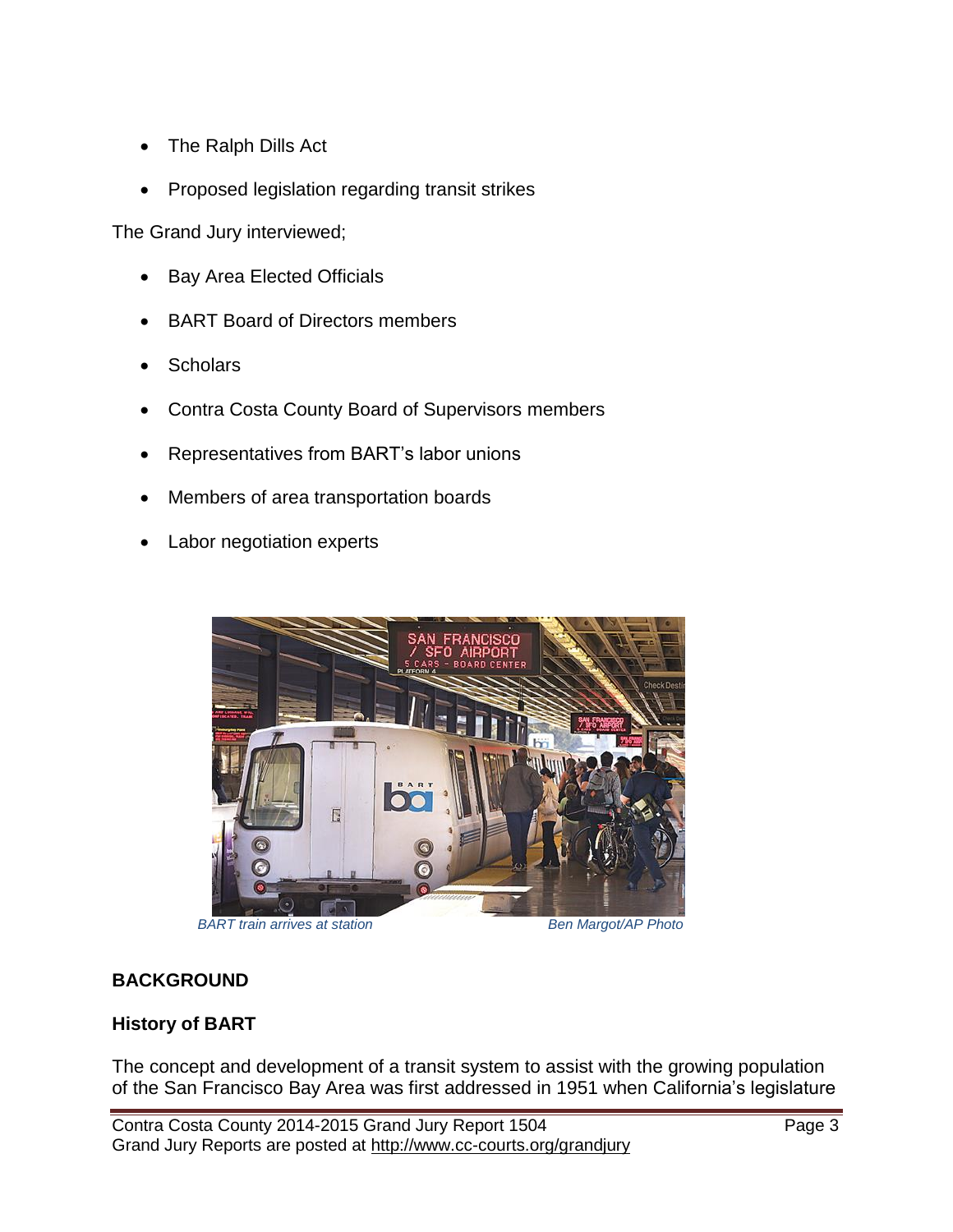created the San Francisco Bay Area Rapid Transit Commission to study the Bay Area's long term needs in the area of transit transportation. A result of the study was that a high speed transit rail system would be the solution for the area's future traffic congestion. In 1957 the San Francisco Bay Area Rapid Transit District (BART) was formed, consisting of the counties of Alameda, Contra Costa, Marin, San Francisco, and San Mateo. San Mateo left the group based on high costs and a similar service provided by Southern Pacific commuter trains. Marin also left the district. San Mateo and Santa Clara counties joined BART afterwards. The transit system became a reality when it was approved by county voters in November of 1962.

BART began construction in 1964. Train service started on September 11, 1972, with more than 100,000 passengers in the first five days. Continued construction became a common event for the system and BART is currently the fifth largest rail transit system in the nation. Today BART rail lines extend 104 miles with 44 stations. BART's service area is 2,073 square miles serving a population of 1 million people. 72% of its operating revenue FY 2012-13 is generated from fare box revenues, 27% from county sales tax, with the remainder from other sources of revenue. On a daily basis BART serves over 400,000 riders surpassing even that on special event occurrences such as sporting events like the Super Bowl, the World Series, the Fourth of July and New Year's Eve celebrations. During a San Francisco Giant's World Series Parade ridership set a one day record of 568,561.

## **BART Labor Unions**

The labor force of BART, with the exception of BART police employees, is represented by three unions;

- Service Employees International Union, Local 1021 (SEIU), representing 1430 mechanics, custodians and clerical workers,
- Amalgamated Transit Union, Local 1555 (ATU), representing 945 station agents, train operators and foreworkers,
- American Federation of State, County and Local Municipal Employees Union, Local 3993, (AFSCME) representing 210 middle managers.

Labor unions at BART, representing 2585 members, are responsible for the negotiation of their contracts with BART. Contracts for all three unions expire at the same time. Since certain provisions in the contracts are similar in nature to one another, it makes those sections of the contracts easier to negotiate at one time. Once those sections are negotiated, the parties address the sections of each union's contract that are unique. At times this leads to adversarial positions being taken by BART management and labor unions, sometimes pitting the unions against each other.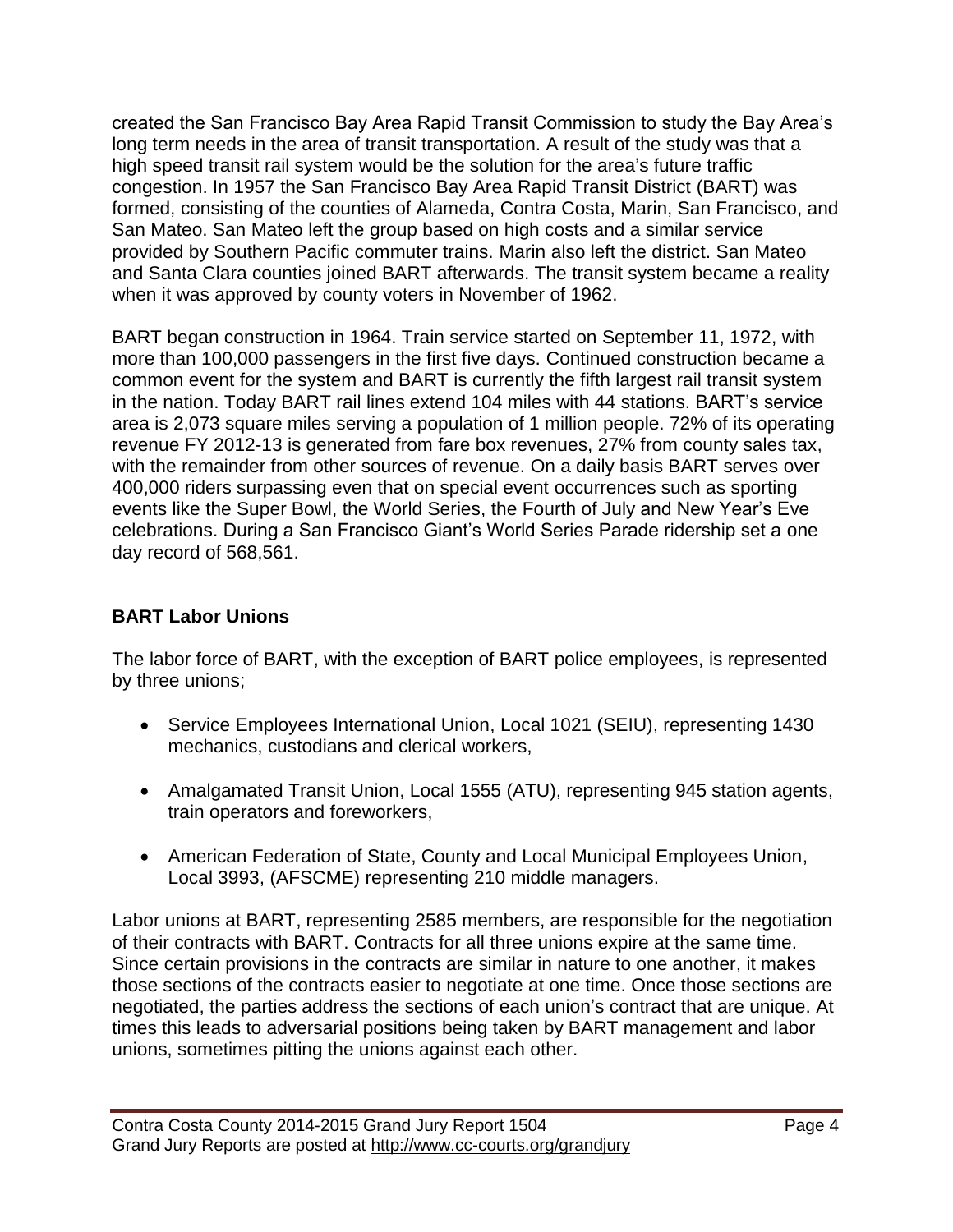

**BART** workers on strike during 2013 **Reuters Photo** 

#### **History of BART Strikes**

Strikes at BART are far from rare. The first strike occurred in 1976, four years after BART opened, and lasted 14 days. Three years later in 1979, another strike occurred and lasted 90 days. In 1994 then Vice President Al Gore took action to avert a pending strike. In 1997 there was an eight day strike. In 2013 there were two strikes, one on July 1 which lasted four days, and another on October 18 which again lasted four days.

#### **The Problem**

When BART service is interrupted by either a lockout or a strike, the riders and surrounding communities are affected. People who rely on it have no power to keep BART operating. The only tool the public has is public outcry which does not have noticeable effect until after the strike has been occurring for a length of time. Affected riders are forced to look for other means of transportation. As a result, other transit systems become overloaded, reducing their ability to provide quality service. The reality is that efforts of surrounding transportation services to fill the transit service void are futile. There is no way to fully compensate for the absence of BART service.

At the time of the latest BART strike in 2013, the Contra Costa Board of Supervisors lacked a plan to handle the impact to the county's residents. Some members of the Board of Supervisors did not appear to understand the full impact of a strike. BART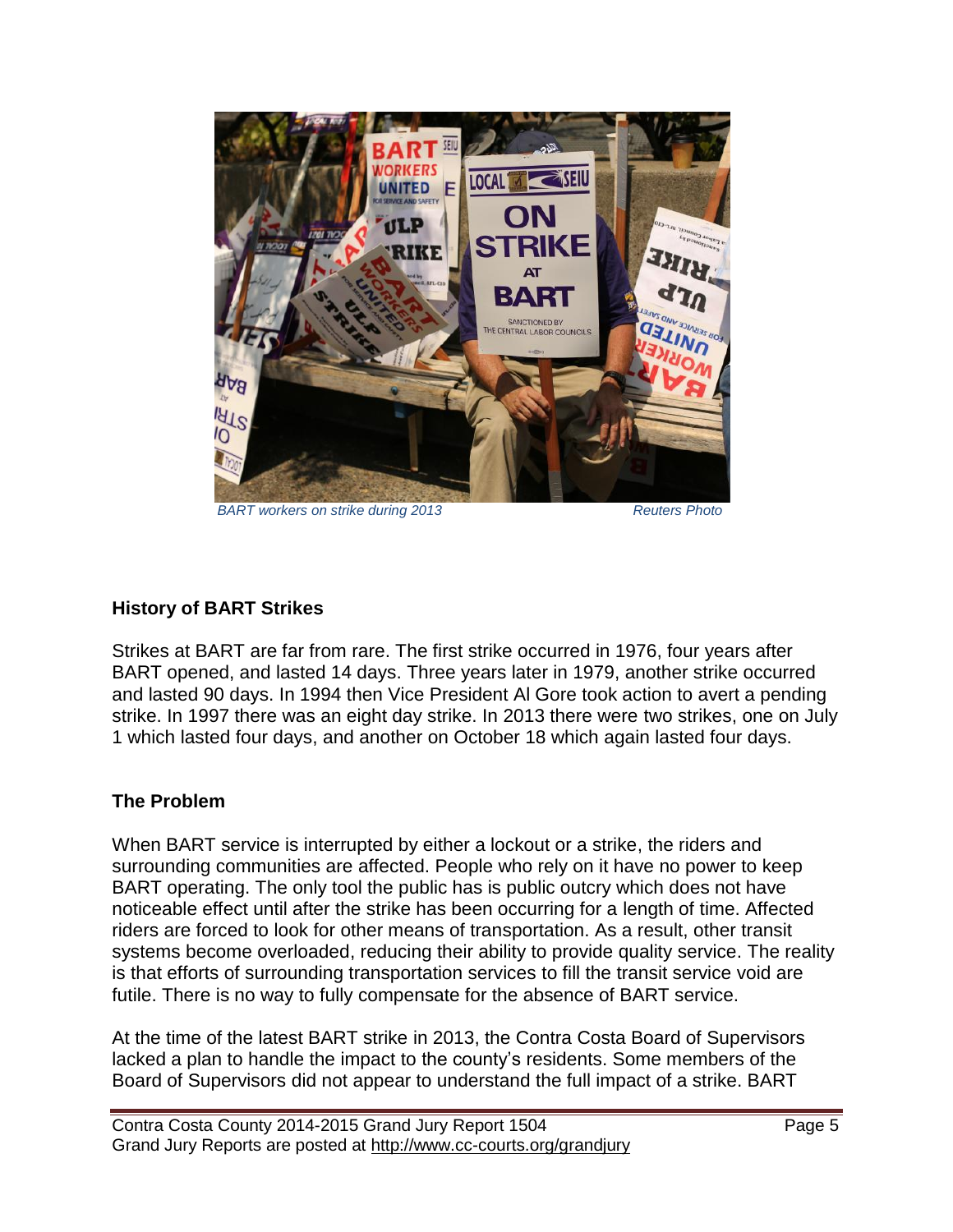service is more than a means of transportation that just takes people to work in San Francisco. The Metropolitan Transit Commission (MTC) formed a group of surrounding transit providers which formulated a plan for the mitigation of the effects of the BART strike. The plan was implemented, but fell short of filling the need of the riders.

As the San Francisco Bay Area population continues to grow, the need for a reliable transit service becomes greater. BART expects ridership to grow to 500,000 by the year 2018. As BART expands toward San Jose and Livermore more people will come to depend on the service. Future housing plans include a land use policy that concentrates new housing near BART stations. Plans for future educational institutions and retailers will be near BART stations. According to the recently released U.S. Census Bureau report, the Bay Area accounts for five of the state's seven fastest growing counties. The largest growth is in the East Bay where Alameda County was the fastest growing county in the state. Contra Costa County ranked fifth statewide. While traffic congestion is up, it is worst in the East Bay, which in 2013 accounted for seven of the region's ten worst gridlock hot spots according to the MTC.

BART is an aging transit system. Many Bay Area residents rely on it for daily use. The need by management to address its infrastructure as well as its plans for expansion will require that they spend wisely. BART management says there is a need in the future for 1000 new cars. BART management also states that BART needs an Advanced Train Control System and a new yard in Hayward which will both assist in handling a larger system. On the other side, labor questions the number of cars and the Advanced Train Control System and would like to see those monies go towards salaries and benefits.

The riders contribute to BART through fares and Bay Area residents support BART through various taxes. When an interruption of service occurs, riders are unable to get the transportation which they have come to rely on. These interruptions are not a concern until they occur, which means that most of the time the problems associated with such interruptions are out of mind.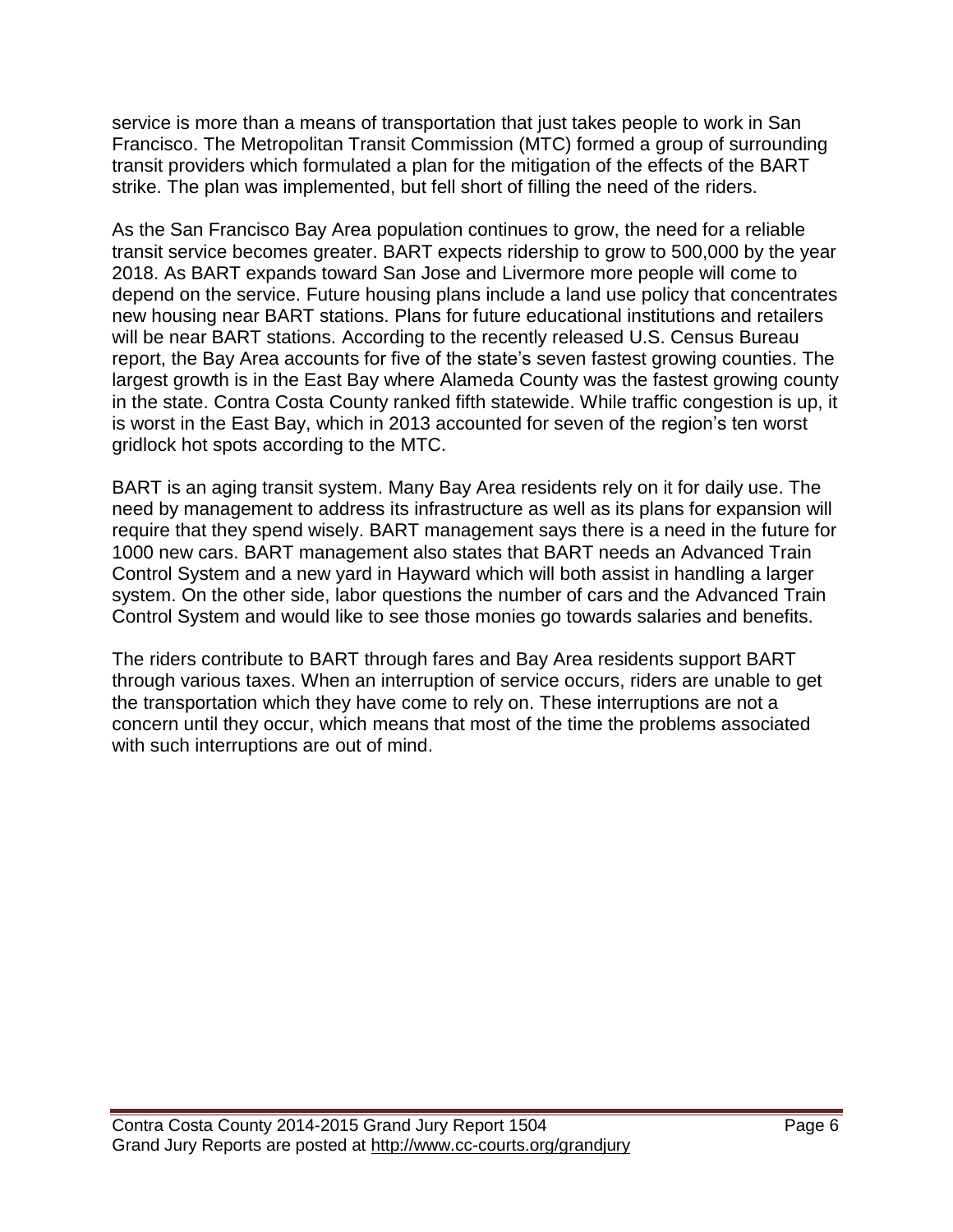

 *Traffic Congestion at Bay Bridge Toll Plaza during last BART strike Justin Sullivan/Getty Images*

#### **Effects of BART Strikes**

The effects of BART strikes are far reaching. To many riders BART is not a luxury, but a necessity, having no other means of transportation available to them. People going to and from work, students attending school, people attending social activities, and going to necessary appointments all rely on BART. The effects of a BART strike impacts almost everyone in the San Francisco Bay Area in one form or another.

During the last strike commuters were warned to expect "heavy delays." Traffic was backed up more than a mile leading to the Bay Bridge toll plaza. The traffic congestion generated almost 16 million pounds of carbon, and wasted almost 800,000 gallons of gas every day at a cost of almost \$3.3 million. The 16 million pounds of additional carbon generated is equal to the weight of 257 BART cars or almost 7.9 tons. Even though other transit operators attempted to make up for the absence of BART transit service, they could not.

Costs to the region in lost worker productivity were estimated at \$73 million per day, which was very conservative and does not include direct economic activity that could add tens of millions of dollars to the cost. Some residents were unable to get to work, some lost their jobs.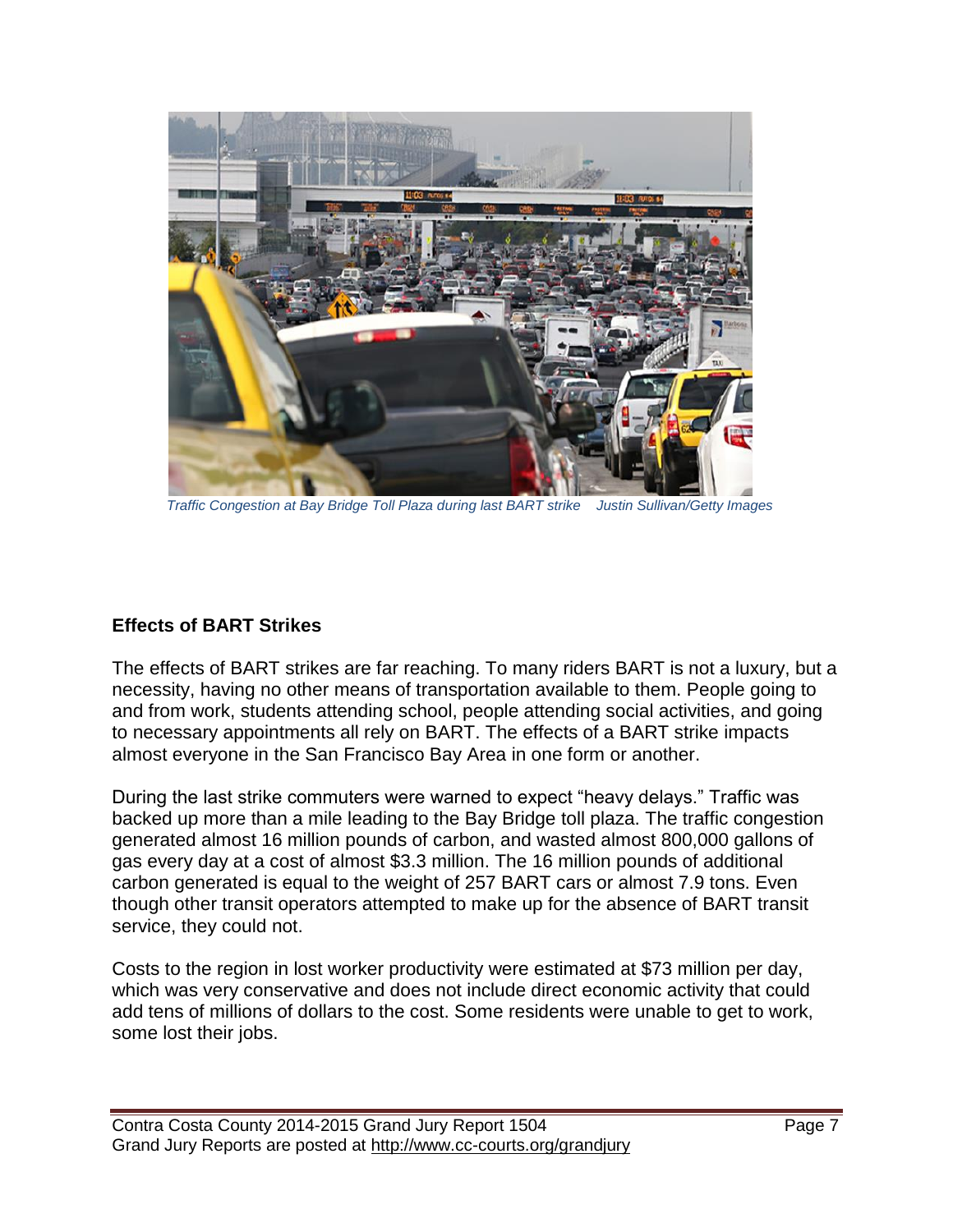Costs to BART came in the forms of loss of revenue and the loss of public confidence.

Costs to the BART unions came in the forms of lost wages and the loss of public confidence.

A Governor's Board of Investigation Report dated August 8, 2013, concluded that "a strike will cause significant harm to the public's health, safety and welfare". The report also stated that ATU agreed that a strike would harm the Bay Area. SEIU did not take a position on the question and AFSCME disagreed that a strike would cause a danger to the public's health, safety or welfare.



*Oakland to San Francisco Ferry service line during last BART strike Jim Wilson/New York Times*

#### **Agreement Dynamics Inc. Report**

After the last strike by BART unions, BART Directors commissioned a report on the problems that existed at BART from Seattle-based Agreement Dynamics Inc. The report, Bay Area Rapid Transit Collective Bargaining Report and Recommendations, was submitted to BART on September 5, 2014. The report is 221 pages in length identifying numerous problems within BART and problems between BART management and the BART labor unions.

Agreement Dynamics proposed 63 recommendations on how to fix the identified problems at BART. While the majority of the recommendations referred to the atmosphere, working conditions, and relationships between management and labor at BART, some were directed toward the negotiation process itself. The recommendations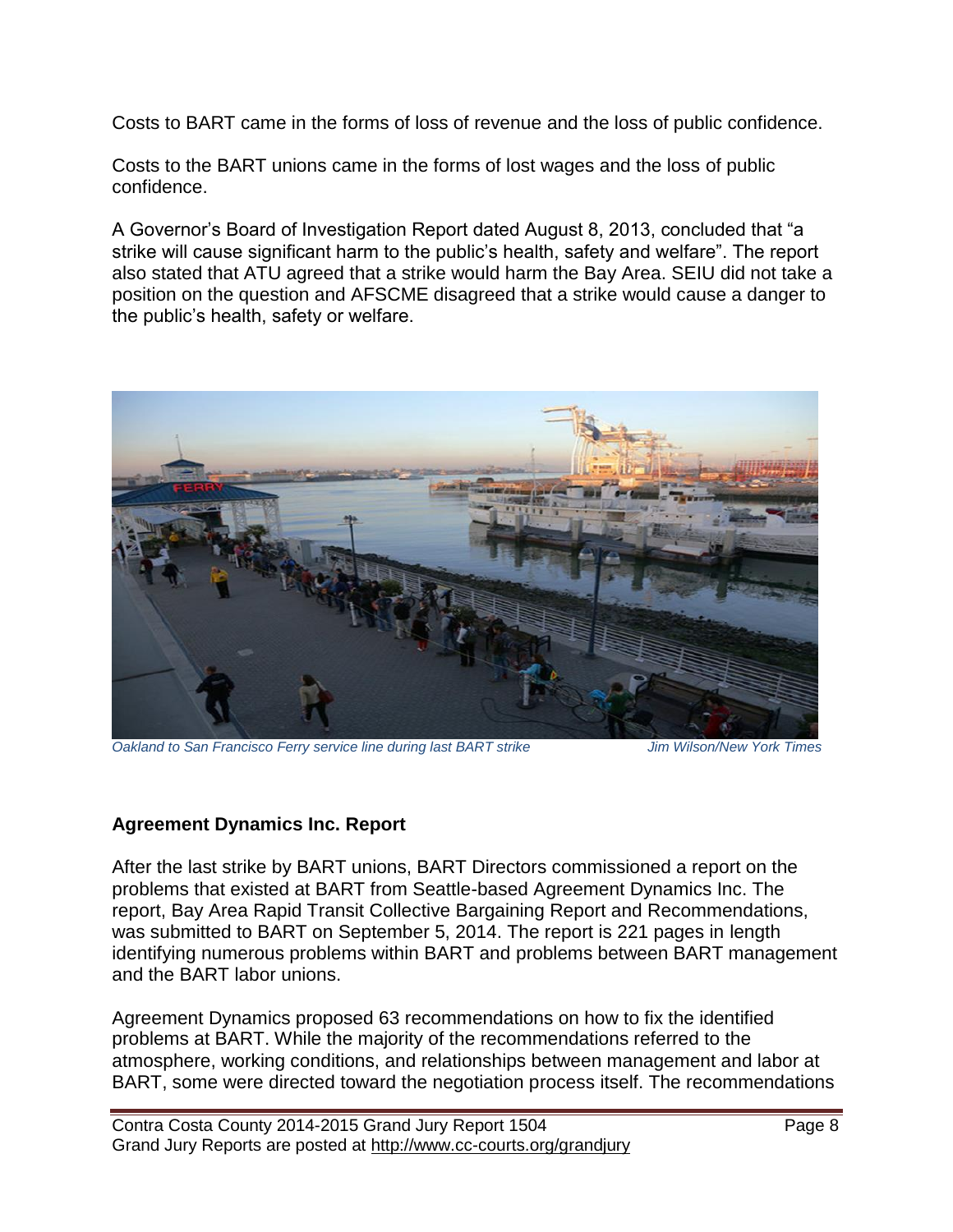included advising that another form of negotiation should be used. The Costa Mesa "Civic Openness in Negotiations" (COIN) Ordinance that was used by the Costa Mesa City Council in 2012 to successfully negotiate with public employee associations, was discussed. Binding Interest Arbitration for BART, Interest Arbitration and Negotiation Facilitation was discussed. Though all of these different types of negotiation could be looked into, the Agreement Dynamics report concluded that there was no single action that would substantially improve the relations between BART management and labor unions. Many changes are required before relations between BART and their labor unions will improve. The report recommends a change in certain management personnel. In addressing that recommendation, BART has created the position of Principal Labor Relations Representative and hired a new employee who keeps in close touch with labor unions and their members, acting as liaison to the General Manager. Additionally meetings between the Principal Labor Relations Representative with the unions are more frequent, providing for more exchanges between management and unions.

It is questionable whether there is enough time for change to take place before the next contract negotiations occur in 2017. While some interviewees say there is enough time, others believe that the next negotiations, much like the last, will be a "perfect storm".

### **The Negotiation Process**

The current negotiation process between BART and its unions use is a typical collective bargaining model. Each side brings their proposals to the negotiation table attempting to reach agreement on what, if anything will be implemented. These proposals can be modified by either side during the process. The longer the list of proposals, the longer negotiations can take, which leads to many hours of negotiation. In order for this type of negotiation to work there has to be a level of mutual trust that has not existed at BART for many years. There is currently more of an adversarial relationship rather than one of cooperation and mutual trust between BART management and the labor unions. The situation must change before any future negotiation process can be productive. However, there is no assurance a reasonably cooperative relationship will develop in advance of the next scheduled negotiations in 2017.

Other types of negotiation processes have been researched or suggested. Some elected officials believe a no-strike clause, which would bar unions from striking, is the answer. During the last failed negotiations many officials suggested implementing a no-strike clause.

In 2013, Southern California Senator Robert Huff sponsored legislation that would have banned strikes by BART employees. The legislation was defeated in committee by a party-line vote that killed the bill. Assembly Member Catherine Baker is currently sponsoring a bill (AB528) that states if an existing contract includes a no-strike clause, which BART's contracts with its unions currently have, and if management continues to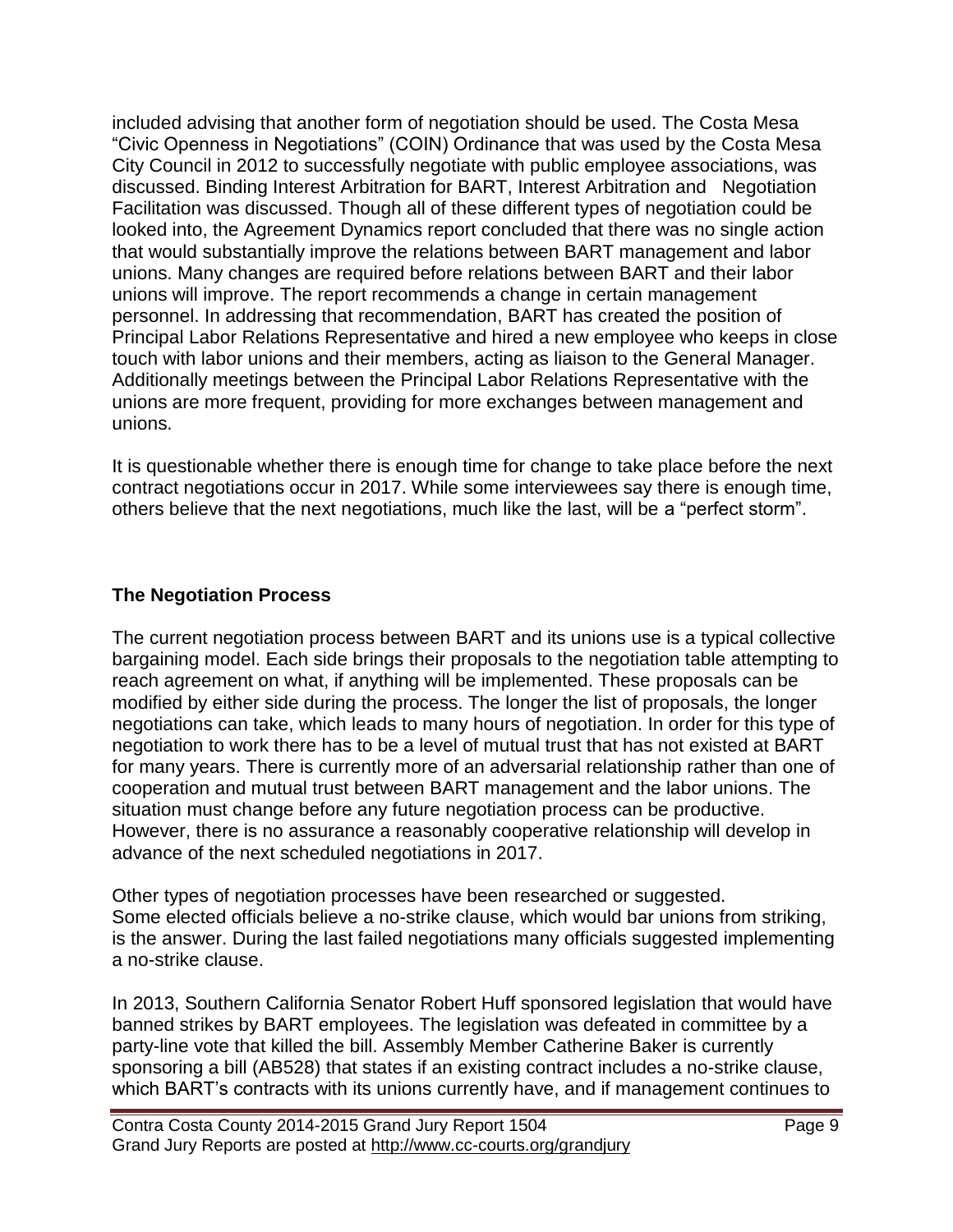honor the financial terms after the contract's expiration, labor should be required to honor the no-strike section.

Some labor experts believe that third party facilitation is the answer. This is problematic because both BART management and their labor unions believe that outside facilitators would not completely understand each side's proposals. BART management or their labor unions would be reluctant to relinquish their negotiating ability to a third party.

Elected officials have suggested using a process similar to the Ralph Dills Act. Enacted in 1977 and signed by then Governor Jerry Brown, the Act outlines the prohibition of strikes by California state employees. The Act, which includes section 3517.8(a) of the California Government Code states that if an MOU has expired and the Governor and recognized employee organization have not agreed to a *new* MOU, that the parties to the past agreement shall continue to give effect to the provisions of the expired MOU including, but not limited to any no strike provisions. This is similar to the pending bill introduced by Assembly Member Catherine Baker.

After reviewing the alternatives available for avoiding future BART strikes by law, the Grand Jury believes a more balanced approach is preferable. The balancing element is the introduction of an independent arbitrator, who can decide any major financial and work rule issues that the two sides are not able to resolve at the bargaining table. To assure a professional and effective arbitration process, a modified form of "baseball" arbitration offers the best chance of success. Also known as "last best offer" arbitration, it would be put into place for BART as a replacement for the right to strike. This type of arbitration system is known as 'baseball" arbitration because it has been used by Major League Baseball to resolve player-management salary disputes since 1973. The following is an outline of how this system would work:

- 1. BART management and its labor groups would engage in collective bargaining subject to all of the existing rights and remedies that govern that process, including the duty to bargain in good faith.
- 2. Should the two sides still be apart after expiration of the contract and any "cooling off" periods imposed by California's governor under existing law, instead of a strike, the parties would move to the following mediation and arbitration steps.
- 3. The two sides would call in a Federal mediator. The mediator would work with both sides for a period no longer than 90 days to resolve the issues dividing the two sides.
- 4. In the event the two sides are unable to resolve the dispute with the aid of the federal mediator within 90 days, the two sides would be required to submit the open financial issues and the major "work rules" issues to a separate arbitrator chosen from a roster maintained by the Federal Mediation and Conciliation Service. The number of these issues should be no more than 3 to 5 unless a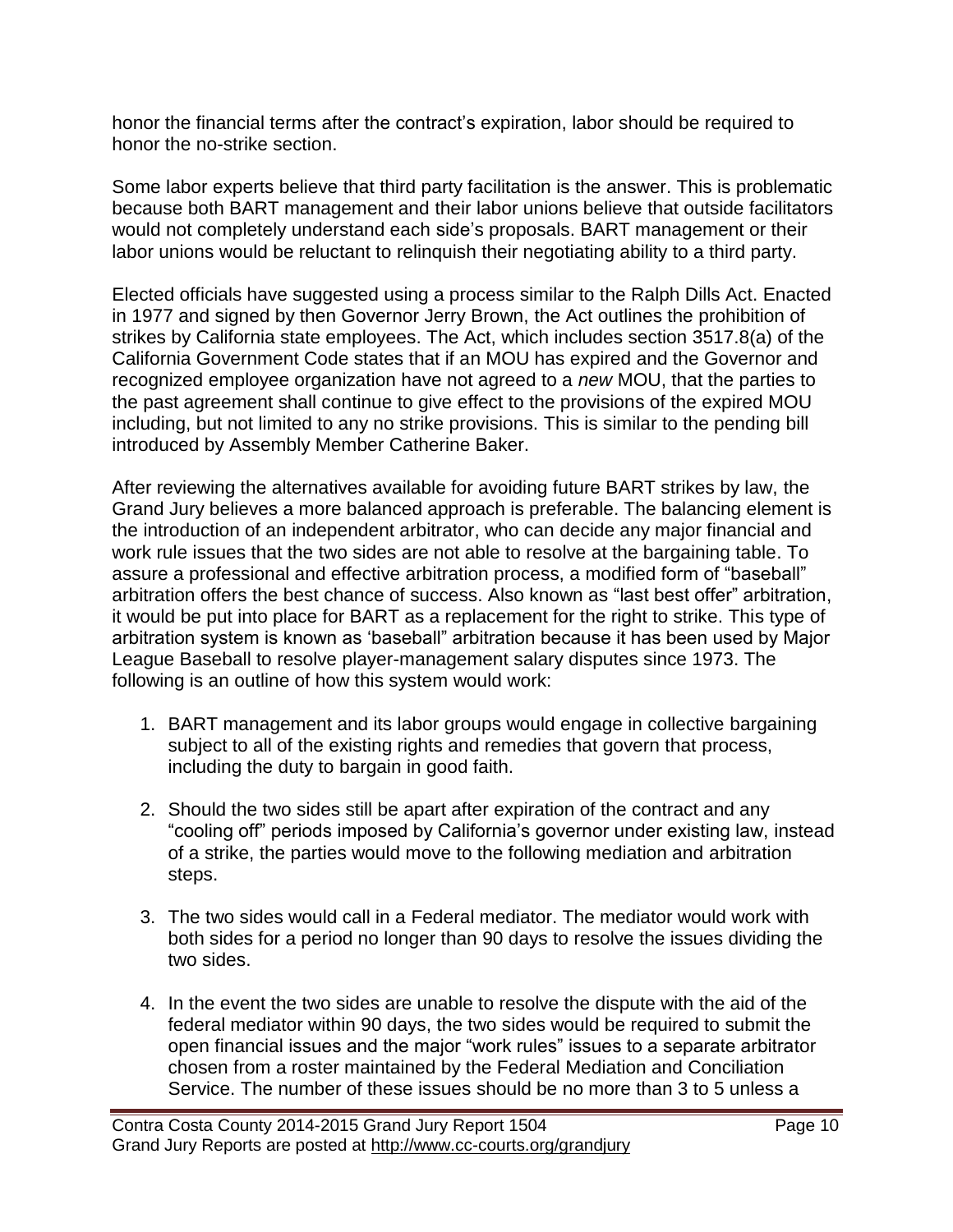higher number is mutually agreed upon beforehand. These issues should be of larger concern to both parties. The arbitrator would devote the time necessary to fully understand and address those issues.

- 5. Pursuant to rules established by the Federal arbitrator, each side would submit in writing its "best offer" on these issues to the arbitrator. The offers of each side would then be disclosed to the other, and the arbitrator would accept arguments from each side in writing and at a hearing to determine which is the more justified offer. In addition to arguments based on comparable pay and benefit scales, the arbitrator would be obligated to accept arguments and base his or her decision on public investment needs for BART (i.e. new equipment, systems, and track replacement). The labor side would also be permitted to offer arguments on cost savings that might be made by changes in management practices or work rules.
- 6. The arbitrator would have only two choices in making his or her decision. The arbitrator's decision must accept either the management offer or the labor offer. The purpose of this rule is to encourage both sides to make responsible offers, rather than to make extremely one-sided offers. Such extreme offers should be easily rejected by the arbitrator. There could be one last chance, however, after the arbitrator has chosen one or the other offers, to allow the parties to argue for some modifications to the offer chosen in the event it clearly posed some unworkable or impractical difficulties. The arbitrator would be the one to make any final decision on that point.
- 7. The final decision of the arbitrator would be binding on both sides and any remaining issues still open would be subject to further collective bargaining. There would be no right to strike on the remaining issues, nor further arbitration unless separately agreed by both sides.

This alternative to a BART strike would be in the public interest.

Regardless of which type of negotiation is used, the current negotiation process has not worked to the benefit of the BART riders, BART management, or their labor unions. While employee/management rights to negotiate are not in question, the public service obligations to the people of the San Francisco Bay Area are likewise not in question.

## **CONFLICT OF INTEREST DISCLAIMER**

One or more Grand Jurors recused themselves due to a possible conflict and did not participate in the preparation or approval of this report.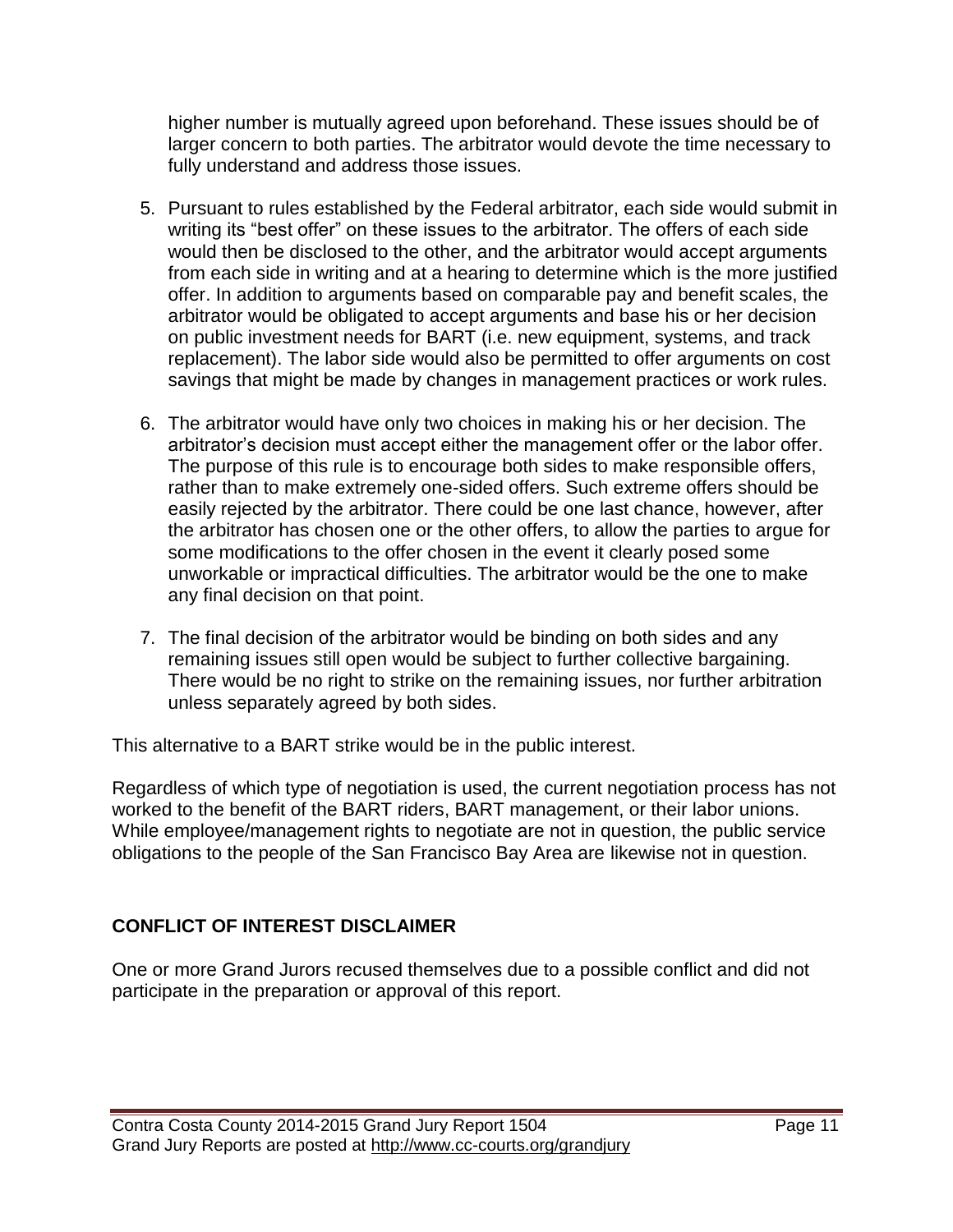#### **FINDINGS**

- F1. BART is an essential part of the San Francisco Bay Area transportation system.
- F2. A strike by BART employees or a lockout causes a significant disruption to the riders, citizens, and counties of Alameda, Contra Costa , San Francisco , San Mateo, and Santa Clara .
- F3. An interruption of BART service directly disrupts riders and impacts BART income, and indirectly affects the environment, the roads, employment, businesses surrounding BART station sites, and other means of transportation.
- F4 The Contra Costa County Board of Supervisors has not adopted a plan to minimize the effects of a BART strike on residents of the county.
- F5. A multi-jurisdictional transit service plan developed and initiated by the MTC Commission during the last BART strike was insufficient to mitigate the impact of the strike.
- F6. In previous years BART management and its labor unions have had an adversarial and distrustful relationship.
- F7. The modified baseball type negotiation model presents a better likelihood of success, unlike the current method, which was not able to avert the last strike
- F8. During the last strike BART management was working to address the problems confronting management, and labor unions were working to address the problems confronting labor.
- F9. BART's labor unions have not agreed to refrain from a strike when there is no contract in place.
- F10. A report from Agreement Dynamics Inc. was commissioned by BART which resulted in 63 recommendations on what problems existed during the last negotiation process and how to address the many problems between management and labor unions.
- F11. Some believe there is not enough time for BART and its labor unions to correct enough of their problems in order to conduct productive negotiations in 2017.
- F12. There is currently nothing in place which ensures that if a contract expires that BART service will continue.
- F13. The overall impact of a strike is too damaging to the San Francisco Bay Area to allow a strike to occur.